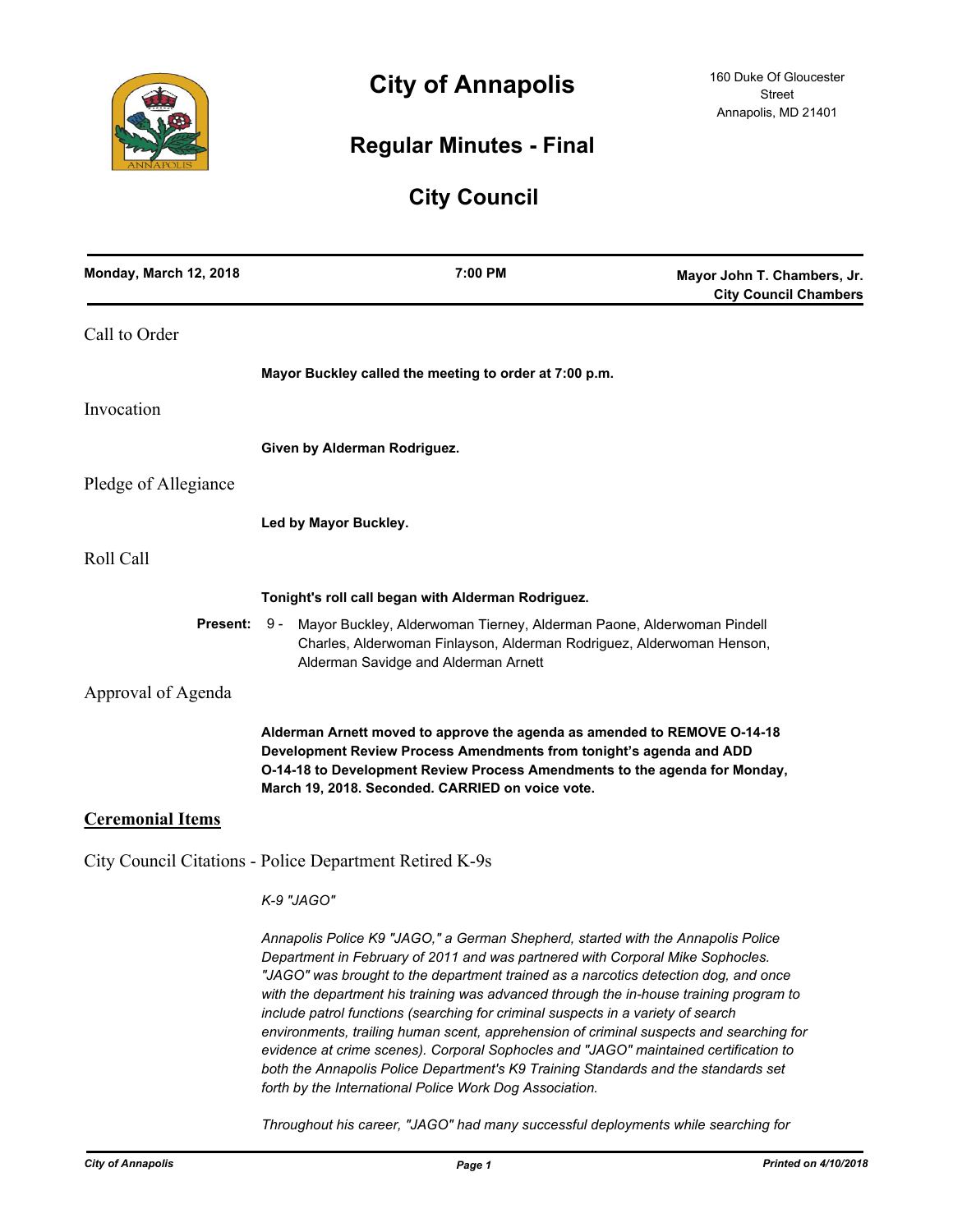*drugs. Notable deployments while searching for criminal suspects include locating a sexual assault suspect shortly after the assault in the city's downtown area and locating a suspect who had fled from officers on a traffic stop in the city's Eastport area. During the suspect's flight, he threw a loaded handgun, which was located by "JAGO" at the beginning of the search and shortly thereafter located the suspect hiding under a residential porch.*

*On February 28, at the age of 9 1/2, K9 "JAGO" succumbed to complications from bone cancer. Corporal Sophocles and "JAGO" were partners for seven years.*

#### *K-9 "CIRO"*

*Annapolis Police K9 "CIRO," a German Shepherd, started with the Annapolis Police Department in the spring of 2013. He was acquired by the agency as untrained and was assigned to then Corporal K. Freeman. The team underwent initial training through a Basic K9 School co-taught by the K9 Trainer from the Annapolis Police and the K9 Trainer from the Anne Arundel County Police Department K9 unit in a mixed agency class consisting of other handlers from Annapolis Police and Anne Arundel County Police. The team completed training in the fall of 2013 and immediately deployed to the streets of Annapolis providing Drug detection capabilities and police patrol duties consisting of searching for criminal suspects in a variety of search environments, trailing human scent and searching for evidence at crime scenes. On the team's first deployment, CIRO successfully located a cache of drugs thrown by a suspect as he fled from a car an officer had just stopped. The drugs, consisting of approximately 17 grams of heroin were concealed in a fake soda can with a false bottom and thrown into a heavily wooded area and would have undoubtedly been overlooked by officers searching the area. The team continued to provide assistance to both the City Police department, as*  well as serving mutual aid assistance to neighboring agencies including the Anne Arundel *County Police and the Maryland State Police.* 

*Throughout the teams existence, they maintained certification to both the training standards set forth by the Annapolis Police K9 Program and to standards set forth by the International Police Work Dog Association.* 

*In February of 2018, CIRO retired in conjunction with Cpl. Freeman being promoted to the position of Sergeant. CIRO will continue to live out retirement with Sgt. Freeman.*

**APD Major Herman was present and presented the citations.**

Swearing in of Police Officers

**Pursuant to Article IX, Sec. 1. Mayor Buckley administered the Oath of Office to Officer Schaefer, Officer Davis and Officer Czarski.**

Chesapeake K-9 Foundation - Presentation of Check

*Presented*

### **Petitions, Reports and Communications**

### **A. Reports by Committee**

**Standing Committee Dates: 3/13/18 Rules and City Government Committee When:4:00 PM - 5:30 PM**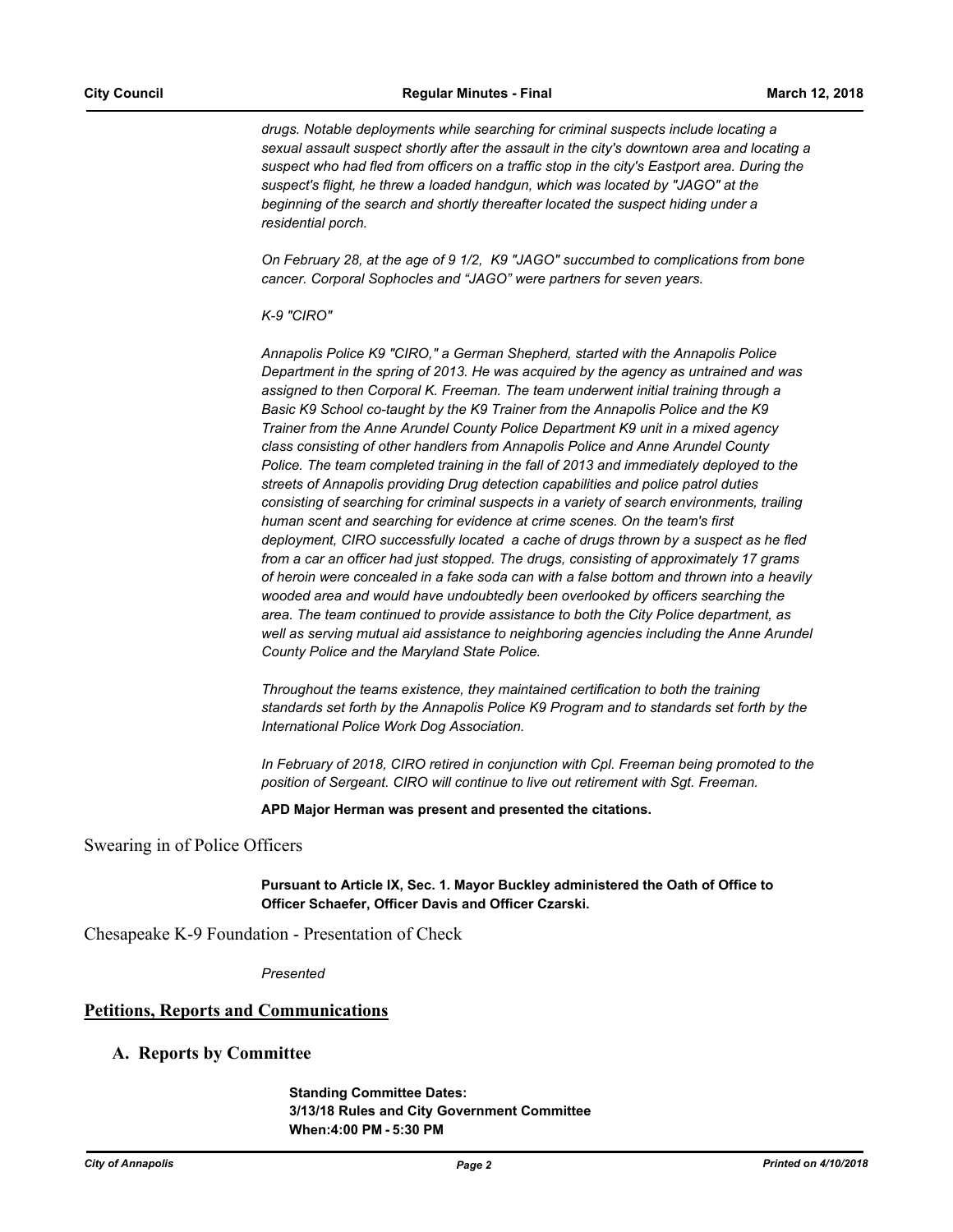**3/14/18 Finance Committee When:10:30 AM - 12:30 PM 3/14/18 Housing and Human Welfare Committee When:5:30 PM - 7:00 PM**

## **B. Comments by the General Public**

*JoAnn Mattson, 10 Hudson St, Annapolis, Maryland 21401 representing The Light House, Inc, thanked the City for helping with the emergency situation regarding the shelters HVAC System.* 

*Robert Eades, 32 Pleasant Street, Annapolis, Maryland 21401 spoke on the lack of parking meters in the Clay Street Area, towing costs of \$225.00, having only 4 legal parking spaces in the city for taxi cab owners, 200 Taxi Cab Licenses issued, parking enforcement, communications between the Mayor and Mr. Eades and the Executive Director of the Housing Authority.*

*Doug Smith, 5 Revel Street, Annapolis, Maryland 21401 representing Start The Adventure In Reading "STAIR" provided the council with the programs annual report and spoke on working with the Anne Arundel County School Board, having 160 volunteers and having 83 graduates by May.*

**Mayor Buckley declared comments from the general public closed.**

## **C. Update from the Mayor**

*Topics: 3/10/18 St. Patrick's Day Parade & Party Thanked Mr. Oleary and the City Staff for assisting with the St. Patrick's Day Parade 3/15/18 Teekia Green's Birthday*

## **Appointments**

## [AP-2-18](http://annapolismd.legistar.com/gateway.aspx?m=l&id=/matter.aspx?key=3559)

**Alderman Paone moved to confirm the Mayor's appointment of Eileen Leahy, Clifford Myers and Briayna Cuffie as Members of the Board of Supervisors of Elections. Seconded. CARRIED on voice vote.**

## **Consent Calendar**

### **Approval of the Consent Calendar**

#### **A motion was made by Alderman Arnett to approve the Consent Calendar.The motion carried:unanimously**

**Aye:** Mayor Buckley, Alderwoman Tierney, Alderman Paone, Alderwoman Pindell Charles, Alderwoman Finlayson, Alderman Rodriguez, Alderwoman Henson, Alderman Savidge and Alderman Arnett **Aye:** 9 -

#### [CCM021218](http://annapolismd.legistar.com/gateway.aspx?m=l&id=/matter.aspx?key=3554) Regular Meeting Minutes

#### **A motion was made by Alderman Arnett to approve the Consent Calendar. The motion carried:unanimously**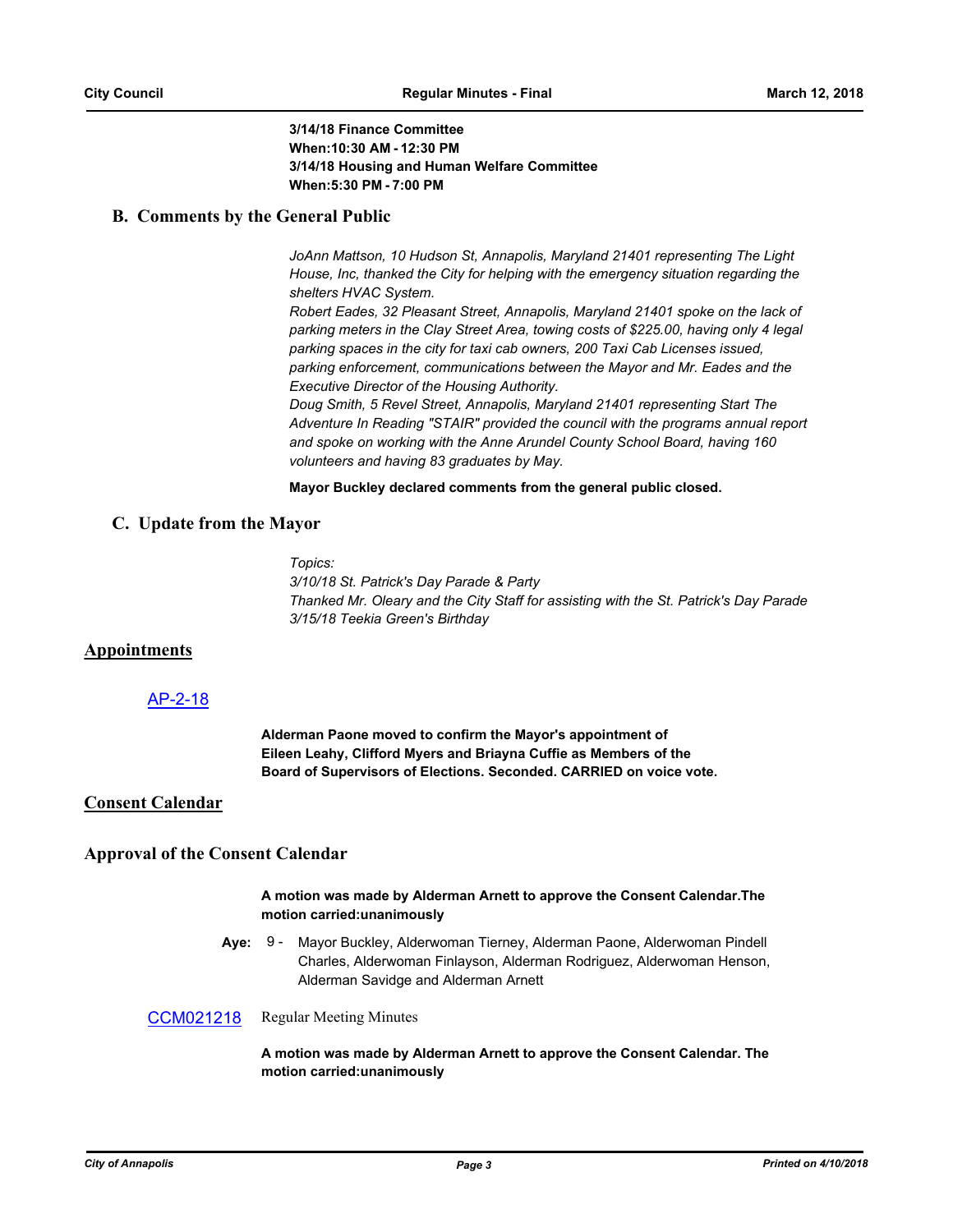| Aye:                                              | 9 - Mayor Buckley, Alderwoman Tierney, Alderman Paone, Alderwoman Pindell<br>Charles, Alderwoman Finlayson, Alderman Rodriguez, Alderwoman Henson,<br>Alderman Savidge and Alderman Arnett            |  |
|---------------------------------------------------|-------------------------------------------------------------------------------------------------------------------------------------------------------------------------------------------------------|--|
| CCM021218<br>$\underline{\underline{\mathsf{S}}}$ | <b>Special Meeting Minutes</b>                                                                                                                                                                        |  |
|                                                   | A motion was made by Alderman Arnett to approve the Consent Calendar. The<br>motion carried:unanimously.                                                                                              |  |
| Aye:                                              | 9 -<br>Mayor Buckley, Alderwoman Tierney, Alderman Paone, Alderwoman Pindell<br>Charles, Alderwoman Finlayson, Alderman Rodriguez, Alderwoman Henson,<br>Alderman Savidge and Alderman Arnett         |  |
| CCM022618                                         | <b>Special Meeting Minutes</b>                                                                                                                                                                        |  |
|                                                   | A motion was made by Alderman Arnett to approve the Consent Calendar. The<br>motion carried:unanimously.                                                                                              |  |
| Aye:                                              | Mayor Buckley, Alderwoman Tierney, Alderman Paone, Alderwoman Pindell<br>9 -<br>Charles, Alderwoman Finlayson, Alderman Rodriguez, Alderwoman Henson,<br>Alderman Savidge and Alderman Arnett         |  |
| <u>GT-16-18</u>                                   | Transfer From: Water Distribution Upgrades Transfer To: Water Treatment<br><b>Plant CIP</b>                                                                                                           |  |
|                                                   | A motion was made by Alderman Arnett to approve the Consent calendar. The<br>motion carried:unanimously.                                                                                              |  |
| Aye:                                              | 9 -<br>Mayor Buckley, Alderwoman Tierney, Alderman Paone, Alderwoman Pindell<br>Charles, Alderwoman Finlayson, Alderman Rodriguez, Alderwoman Henson,<br>Alderman Savidge and Alderman Arnett         |  |
| <b>First Readers</b>                              |                                                                                                                                                                                                       |  |
| $R - 8 - 18$                                      | Amendments to Title 15 of the FY 2018 Fees Schedule - For the                                                                                                                                         |  |
|                                                   | purpose of establishing a timeframe for when Workboat and Buyboat watermen                                                                                                                            |  |
|                                                   | may request temporary docking; repealing annual street end dinghy permit on<br>medical hardship availability; and clarifying criteria for permissible docking of<br>dinghies.                         |  |
| <b>Sponsors:</b>                                  | <b>Buckley</b>                                                                                                                                                                                        |  |
|                                                   | 9 -<br>Aye:<br>Mayor Buckley, Alderwoman Tierney, Alderman Paone, Alderwoman Pindell<br>Charles, Alderwoman Finlayson, Alderman Rodriguez, Alderwoman Henson,<br>Alderman Savidge and Alderman Arnett |  |
|                                                   | R-8-18 was referred to the Financial Advisory Commission.                                                                                                                                             |  |
|                                                   | R-8-18 was referred to the Finance Committee.                                                                                                                                                         |  |
|                                                   | R-8-18 was referred to the Environmental Matters Committee.                                                                                                                                           |  |
| <u>R-9-18</u>                                     | <b>City Emblems - Prohibited Uses - Fine - For the purpose of establishing</b><br>a fine for a violation of Section 1.08.060 of the Code of the City of Annapolis                                     |  |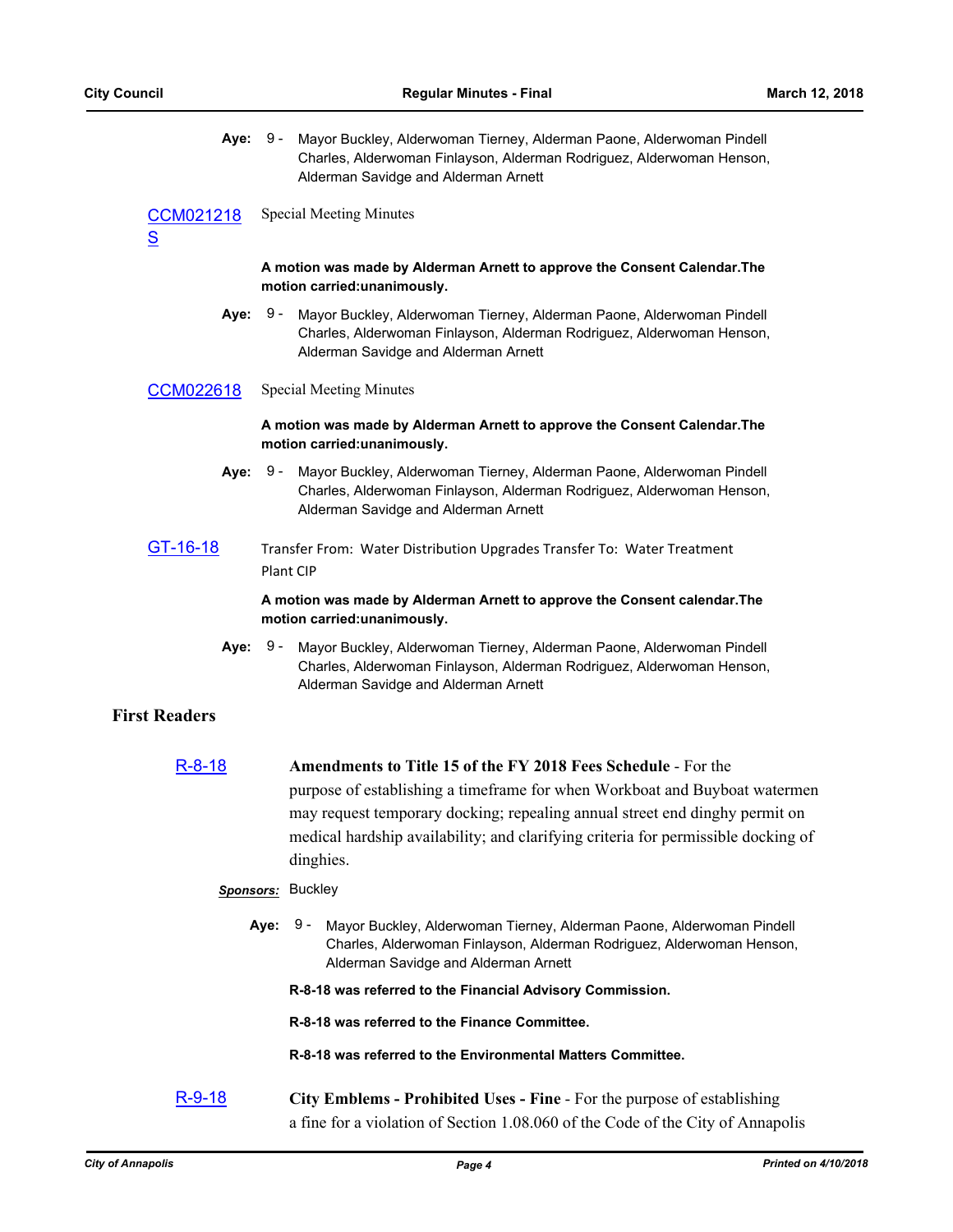concerning prohibited uses of City emblems.

## *Sponsors:* Savidge

- **Aye:** Mayor Buckley, Alderwoman Tierney, Alderman Paone, Alderwoman Pindell Charles, Alderwoman Finlayson, Alderman Rodriguez, Alderwoman Henson, Alderman Savidge and Alderman Arnett Aye: 9 -
	- **R-9-18 was referred to the Finance Committee.**
	- **R-9-18 was referred to the Rules & City Government Committee.**

#### [R-10-18](http://annapolismd.legistar.com/gateway.aspx?m=l&id=/matter.aspx?key=3552) **Filing of Grant Application with the Maryland Transit**

**Administration** - For the purpose of authorizing the filing of an application with the Maryland Transit Administration of the Maryland Department of Transportation for a Sections 5303, 5304, 5307, 5309, 5310, 5311, 5316, and/or 5317 grants under the Federal Transit Act for a total amount of \$2,498,148 (\$1,629,051 for fixed route transit operations; \$220,728 for ADA complementary paratransit services; \$405,000 capital grant for transit vehicle maintenance; \$234,905 capital grant for the purchase of three (3) small buses (replacement), \$5,801 capital assistance for the purchase of furniture for driver's room and \$2,663 capital assistance for a laminating machine.

#### *Sponsors:* Buckley

- **Aye:** Mayor Buckley, Alderwoman Tierney, Alderman Paone, Alderwoman Pindell Charles, Alderwoman Finlayson, Alderman Rodriguez, Alderwoman Henson, Alderman Savidge and Alderman Arnett Aye: 9 -
	- **R-10-18 was referred to the Finance Committee.**

**R-10-18 was referred to the Transportation Committee**

### [O-13-18](http://annapolismd.legistar.com/gateway.aspx?m=l&id=/matter.aspx?key=3551)

**City Emblems - Prohibited Uses** - For the purpose of regulating the use of the City seal, City flag, and City logo.

### *Sponsors:* Savidge

**Aye:** Mayor Buckley, Alderwoman Tierney, Alderman Paone, Alderwoman Pindell Charles, Alderwoman Finlayson, Alderman Rodriguez, Alderwoman Henson, Alderman Savidge and Alderman Arnett Aye: 9 -

**O-13-18 was referred to the Finance Committee.**

**O-13-18 was referred to the Rules & City Government Committee.**

## **Second Readers**

[O-4-18](http://annapolismd.legistar.com/gateway.aspx?m=l&id=/matter.aspx?key=3456) **Plumbing Code Updates and Amendments -** For the purpose of adopting the International Plumbing Code; prohibiting underground use of foam core waste lines; and matters generally relating to updating and amending Chapter 17.28 of the Code of the City of Annapolis.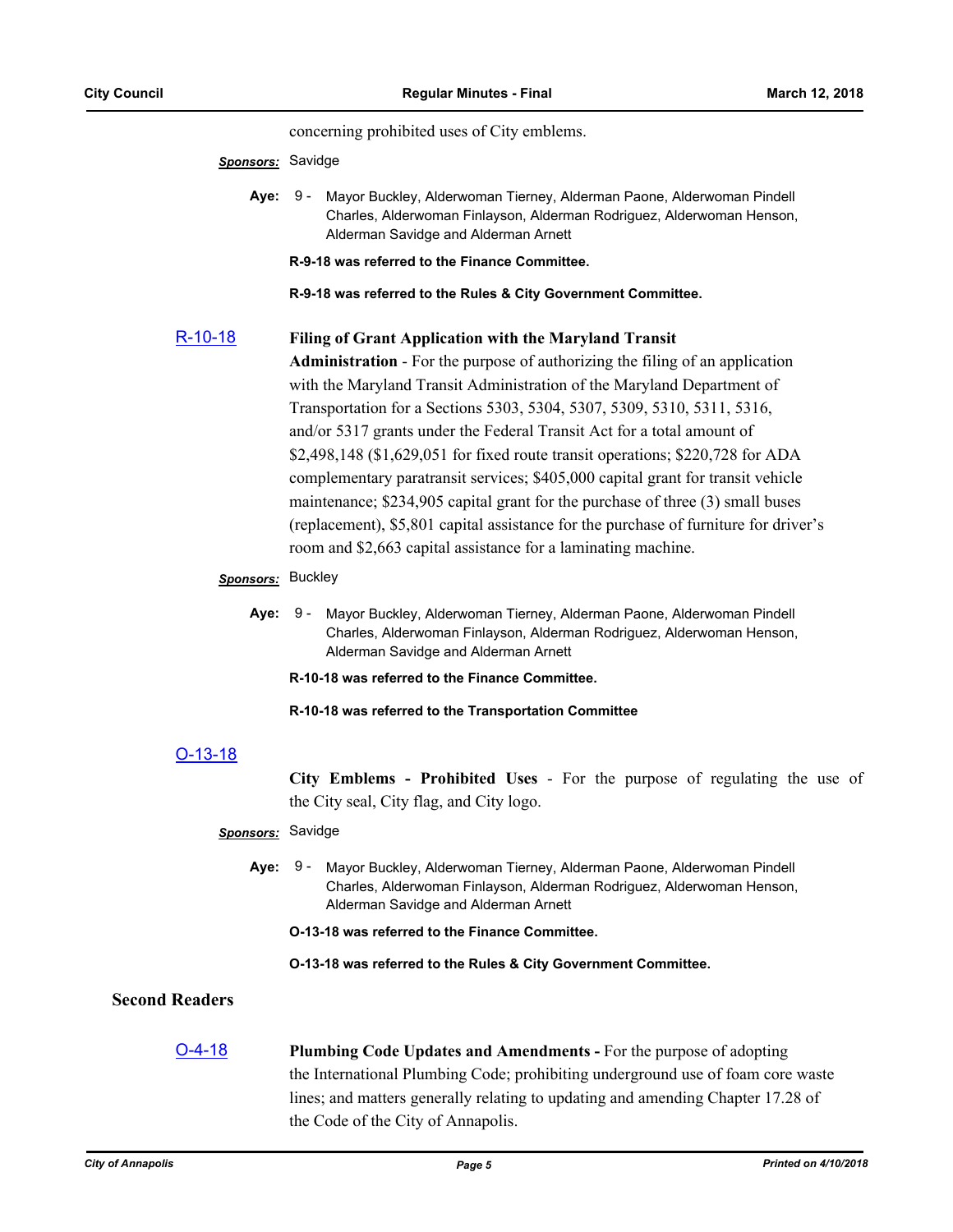#### *Sponsors:* Buckley

**Aye:** Mayor Buckley, Alderwoman Tierney, Alderman Paone, Alderwoman Pindell Charles, Alderwoman Finlayson, Alderman Rodriguez, Alderwoman Henson, Alderman Savidge and Alderman Arnett Aye: 9 -

## **End of Consent Calendar**

#### **Public Hearings**

| $O-8-18$ | <b>Adequate Public Facilities - Adequate School Facilities - Standards -</b>         |
|----------|--------------------------------------------------------------------------------------|
|          | For the purpose of amending the test for additional school capacity by requiring     |
|          | schools with enrollment greater than ninety five percent of the State-Rated Capacity |
|          | to be listed as closed on the annual school utilization chart; and matters generally |
|          | relating to adequate school facilities.                                              |
|          |                                                                                      |

*Sponsors:* Arnett, Savidge and Rodriguez

*Spoke on:*

*Steven Hyatt, 200 Westgate Circle, Suite 500, Annapolis, Maryland 21401 representing Hyatt & Weber, P.A. David Katz, 2010 West Street, Annapolis, Maryland 21401 representing The Hogan Companies. Mary Ann Dillon, 1002 Park Wood Drive, Bethesda, Maryland 20817 representing Housing Initiative Partnership located in Prince George County. Kimberly Ashkenari, 2010 West Street, Annapolis, Maryland 21401 representing PIRHL, LLC, 800 W St Clair Avenue, Cleveland, OH 44113. David Uram, 2010 West Street, Annapolis, Maryland 21401 representing PIRHL, LLC, 800 W St Clair Avenue, Cleveland, OH 44113. Spoke in opposition to: Thomas A. Baum, 121 Spa View Avenue, Annapolis, Maryland 21401 representing Bozzuto Development Company. No one else from the general public spoke in favor of or in opposition to the ordinance.* **Mayor Buckley declared the public hearing on O-8-18 left open until Monday, April 9, 2018. Alderwoman Henson asked that O-8-18 be referred to the Housing and Human Welfare Committee. O-8-18 referred to the Housing and Human Welfare Committee.** [O-10-18](http://annapolismd.legistar.com/gateway.aspx?m=l&id=/matter.aspx?key=3514) **Police Advisory Board -** For the purpose of establishing the Police Advisory Board; authorizing the powers and duties of the Board; and matters generally relating to the Police Advisory Board. *Sponsors:* Pindell Charles *APD Major Herman was present and gave a brief presentation on the ordinance.*

*No one from the general public spoke in favor of or in opposition to the ordinance.*

#### **Mayor Buckley declared the public hearing on O-10-18 closed.**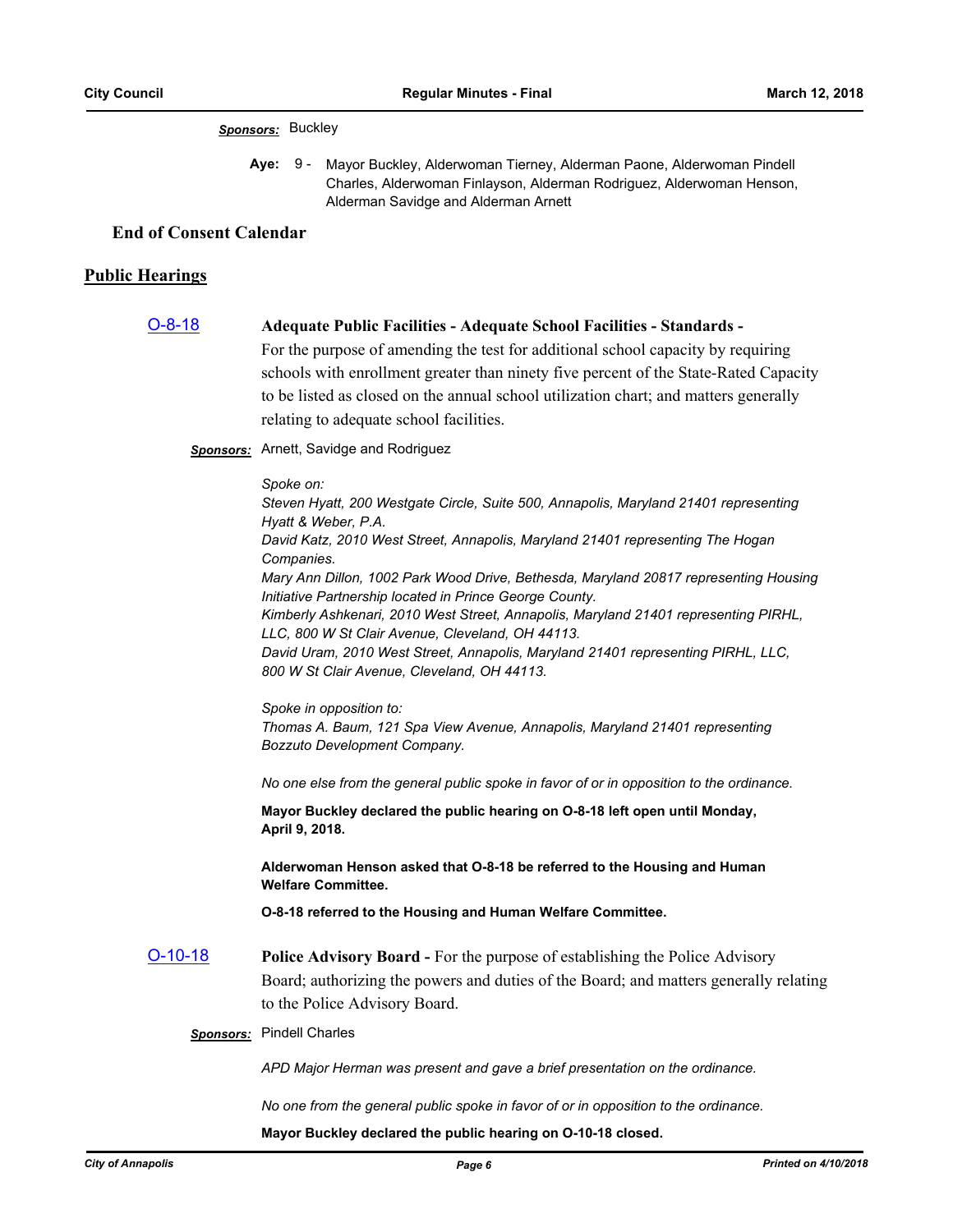| $O-11-18$                 | <b>Stanton Center Lease Agreement - Anne Arundel Workforce</b>                                                                                  |  |
|---------------------------|-------------------------------------------------------------------------------------------------------------------------------------------------|--|
|                           | <b>Development Corporation - For the purpose of approving the lease for certain</b>                                                             |  |
|                           | City-owned space in the Stanton Center to Anne Arundel Workforce Development                                                                    |  |
|                           | Corporation; and matters generally relating to said lease of City-owned property.                                                               |  |
|                           | <b>Sponsors:</b> Buckley and Pindell Charles                                                                                                    |  |
|                           | No one from the general public spoke in favor of or in opposition to the ordinance.                                                             |  |
|                           | Mayor Buckley declared the public hearing on O-11-18 closed.                                                                                    |  |
| $O-12-18$                 | Boards, Commissions, Committees and Authorities - Attendance at                                                                                 |  |
|                           | Meetings - For the purpose of permitting members of certain Boards,                                                                             |  |
|                           | Commissions, Committees and Authorities to attend meetings via telephone                                                                        |  |
|                           | conference; limiting the attendance of members via telephone conference to                                                                      |  |
|                           | non-quasi-judicial government units; permitting attendance by a member via telephone                                                            |  |
|                           | conference to count toward the meeting quorum; and matters generally relating to                                                                |  |
|                           | permitting certain meeting attendance via telephone conference.                                                                                 |  |
| Sponsors: Buckley         |                                                                                                                                                 |  |
|                           | No one from the general public spoke in favor of or in opposition to the ordinance.                                                             |  |
|                           | Mayor Buckley declared the public hearing O-12-18 closed.                                                                                       |  |
| <b>Legislative Action</b> |                                                                                                                                                 |  |
| <b>Second Readers</b>     |                                                                                                                                                 |  |
| $R-1-18$                  | Wrecked or Nonoperating Vehicles on Public Property - Fine - For                                                                                |  |
|                           | the purpose of establishing a fine for a violation of Section 12.44.030.A of the                                                                |  |
|                           | Code of the City of Annapolis concerning leaving wrecked or nonoperating                                                                        |  |
|                           | vehicles on public property.                                                                                                                    |  |
|                           | Sponsors: Tierney                                                                                                                               |  |
|                           | Transportation Director Gordon was present and answered questions from council.                                                                 |  |
|                           | Alderman Paone moved to adopt R-1-18 on second reader. Seconded.                                                                                |  |
|                           | Alderwoman Pindell Charles moved to amend R-1-18 as follows:<br><b>Public Safety Committee Proposed Amendments</b><br><b>Amendment No. 1</b>    |  |
|                           | Page 1, lines 2, 4, 19, 22, 26, 30, 35 in the table strike "nonoperating" and<br>substitute with "inoperable". Seconded. CARRIED on voice vote. |  |
|                           | Alderman Arnett moved to amend R-1-18 as follows:<br><b>Amendment No. 2</b>                                                                     |  |
|                           | Page 1, line 35 in the table under "Fine for Initial Offense" strike "\$100" and<br>substitute with "\$50.00". Seconded. CARRIED on voice vote. |  |